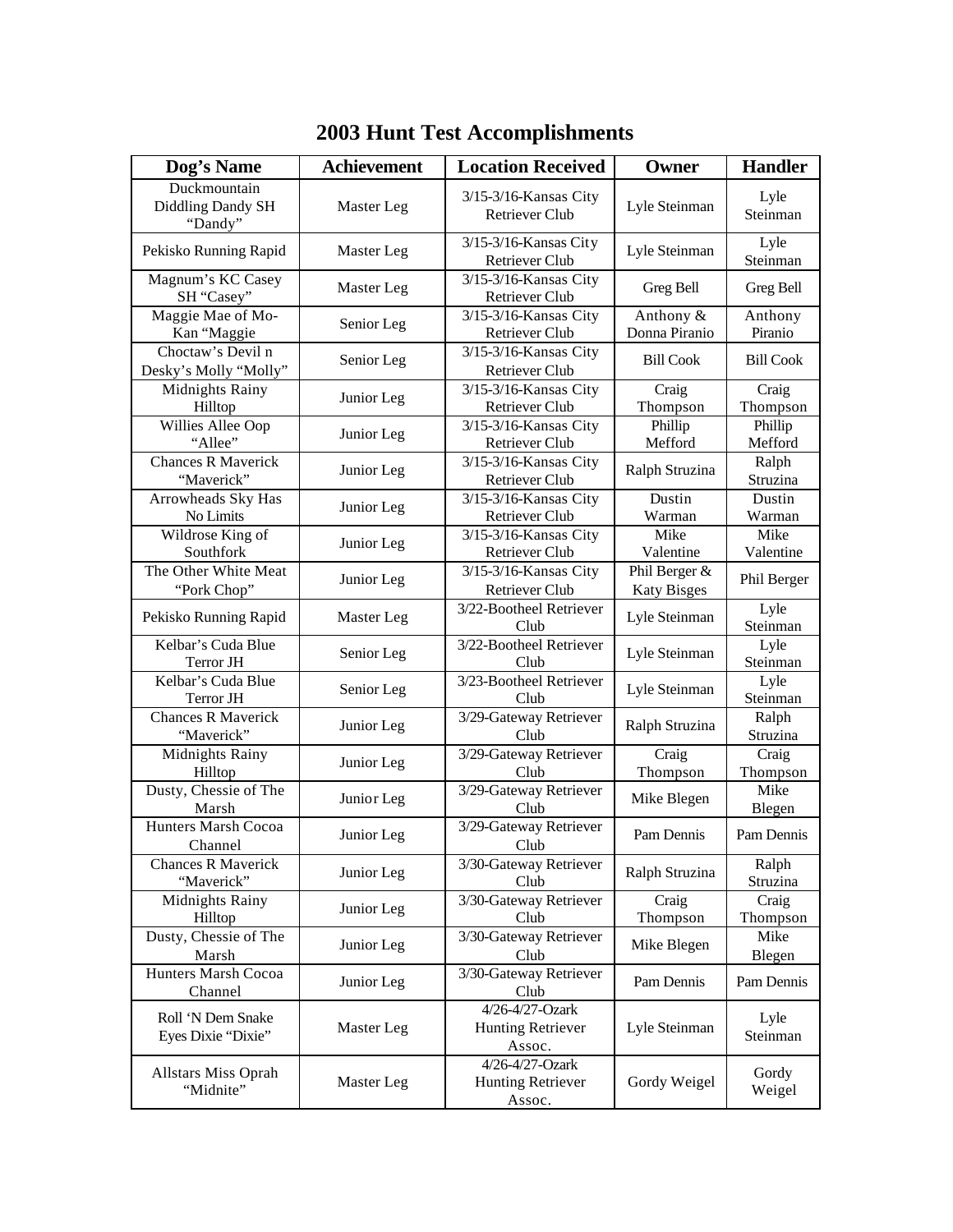| Dog's Name                                | <b>Achievement</b>  | <b>Location Received</b>                     | Owner            | <b>Handler</b>     |
|-------------------------------------------|---------------------|----------------------------------------------|------------------|--------------------|
| Willie's Allee Oop                        | Junior Leg          | 4/26-Ozark Hunting                           | Phillip          | Phillip            |
| "Allee"                                   |                     | Retriever Assoc.                             | Mefford          | Mefford            |
| Kelbar's Cuda Blue                        |                     | 4/26-4/27-Ozark                              |                  | Lyle               |
| Terror                                    | Senior Leg          | <b>Hunting Retriever</b>                     | Lyle Steinman    | Steinman           |
|                                           |                     | Assoc.                                       |                  |                    |
| Maggie Mae of Mo-                         |                     | 4/26-4/27-Ozark                              | Anthony &        | Anthony            |
| Kan "Maggie"                              | Senior Leg          | <b>Hunting Retriever</b><br>Assoc.           | Donna Piranio    | Piranio            |
| Willie's Allee Oop                        |                     | 4/27-Ozark Hunting                           | Phillip          | Phillip            |
| "Allee"                                   | Junior Leg          | Retriever Assoc.                             | Mefford          | Mefford            |
|                                           |                     | 4/26-4/27-Ozark                              |                  |                    |
| Hunters Marsh Cocoa                       | Junior Leg          | <b>Hunting Retriever</b>                     | Pam Dennis       | Pam Dennis         |
| Channel                                   |                     | Assoc.                                       |                  |                    |
|                                           |                     | 4/26-4/27-Ozark                              | Fred Brown &     |                    |
| Taylorlab Downtown<br>Dusty Brown "Dusty" | Junior Leg          | <b>Hunting Retriever</b>                     | Dan Heard        | Dan Heard          |
|                                           |                     | Assoc.                                       |                  |                    |
| Allstars Miss Oprah                       | Master Leg          | 5/3-5/4-Northwest                            | Gordy Weigel     | Gordy              |
| "Midnite"                                 |                     | Missouri Retriever Club                      |                  | Weigel             |
| Roll 'N Dem Snake                         | Master Leg          | 5/3-5/4-Northwest                            | Lyle Steinman    | Lyle               |
| Eyes Dixie "Dixie"                        |                     | Missouri Retriever Club                      |                  | Steinman           |
| Chickamauga Raz                           | Master Leg          | 5/3-5/4-Northwest                            | Lyle Steinman    | Lyle               |
| Matazz                                    |                     | Missouri Retriever Club<br>5/3-5/4-Northwest | Nelson           | Steinman<br>Nelson |
| Clear Creek Casey MH                      | Master Leg          | Missouri Retriever Club                      | Nichols          | Nichols            |
| Choctaws Devil-N-                         |                     | 5/3-5/4-Northwest                            | <b>Bill Cook</b> |                    |
| Deskys Molly "Molly"                      | Senior Leg          | Missouri Retriever Club                      |                  | <b>Bill Cook</b>   |
| Maggie Mae of Mo-                         |                     | 5/3-5/4-Northwest                            | Anthony $\&$     | Anthony            |
| Kan "Maggie"                              | Senior Leg          | Missouri Retriever Club                      | Donna Pirario    | Pirario            |
| Willie's Allee Oop                        | Junior Leg - Junior | $5/3-5/4$ -Northwest                         | Phillip          | Phillip            |
| "Allee"                                   | Hunt Title          | Missouri Retriever Club                      | Mefford          | Mefford            |
| Dusty, Chessie of the                     | Junior Leg          | 5/3-5/4-Northwest                            | Mike Blegen      | Mike               |
| Marsh                                     |                     | Missouri Retriever Club                      |                  | Blegen             |
| Ida Red's Dixie Chick                     | Junior Leg          | 5/3-5/4-Northwest                            | Greg Bell        | Greg Bell          |
|                                           |                     | Missouri Retriever Club                      |                  |                    |
| Magnum's KC Casey                         | Master Leg          | 5/17-5/18-Tulsa                              | Greg Bell        | Greg Bell          |
|                                           |                     | Retriever Club                               |                  |                    |
| Chickamauga Raz                           | Master Leg          | 5/17-5/18-Tulsa                              | Lyle Steinman    | Lyle               |
| Matazz                                    |                     | Retriever Club<br>5/17-5/18-Tulsa            |                  | Steinman<br>Lyle   |
| Pekisko Running Rapid                     | Master Leg          | Retriever Club                               | Lyle Steinman    | Steinman           |
|                                           |                     | 5/17-5/18-Tulsa                              | Nelson           | Nelson             |
| Clear Creek Casey MH                      | Master Leg          | Retriever Club                               | Nichols          | Nichols            |
| Dynamite's Ms Yankee                      |                     | 5/17-5/18-Tulsa                              |                  | Lyle               |
| Rebel "Rebi"                              | Master Leg          | Retriever Club                               | Lyle Steinman    | Steinman           |
|                                           |                     | 5/17-Tulsa Retriever                         |                  |                    |
| Ida Red's Dixie Chick                     | Junior Leg          | Club                                         | Greg Bell        | Greg Bell          |
| Ida Red's Dixie Chick                     | Junior Leg          | 5/18-Tulsa Retriever                         | Greg Bell        | Greg Bell          |
|                                           |                     | Club                                         |                  |                    |
| Chickamauga Raz                           | Master Leg          | $\overline{5/3}$ 1-6/2-Jayhawk               | Lyle Steinman    | Lyle               |
| Matazz                                    |                     | Retriever Club                               |                  | Steinman           |
| Pekisko Running Rapid                     | Master Leg          | $5/31-6/2$ -Jayhawk                          | Lyle Steinman    | Lyle               |
|                                           |                     | Retriever Club                               |                  | Steinman           |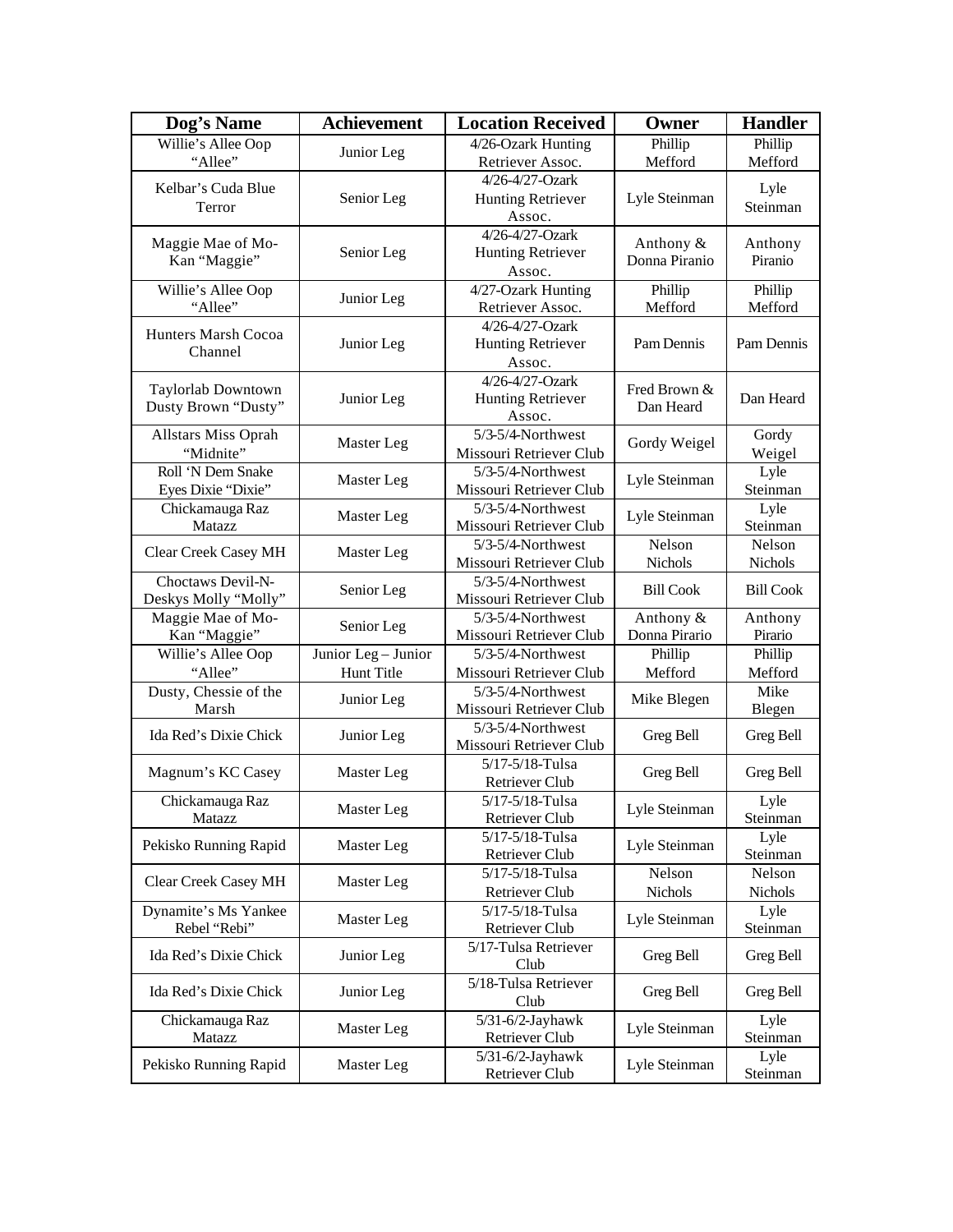| Dog's Name                                          | <b>Achievement</b>               | <b>Location Received</b>                      | Owner                           | <b>Handler</b>          |
|-----------------------------------------------------|----------------------------------|-----------------------------------------------|---------------------------------|-------------------------|
| Dynamite's Ms Yankee<br>Rebel "Rebi"                | Master Leg                       | $5/31-6/2$ -Jayhawk<br>Retriever Club         | Lyle Steinman                   | Lyle<br>Steinman        |
| Maggie Mae of Mo-                                   | Senior Leg - Senior              | $5/31-6/2$ -Jayhawk                           | Anthony &                       | Anthony                 |
| Kan "Maggie"                                        | Hunt Title                       | Retriever Club                                | Donna Piranio                   | Piranio                 |
| Dusty, Chessie of the<br>Marsh                      | Junior Leg                       | $5/31-6/2$ -Jayhawk<br>Retriever Club         | Mike Blegen                     | Mike<br>Blegen          |
| Wildrose King of South                              | Junior Leg                       | 5/31-6/2-Jayhawk                              | Mike                            | Mike                    |
| Fork                                                |                                  | Retriever Club                                | Valentine                       | Valentine               |
| Wildrose King of South<br>Fork                      | Junior Leg                       | 5/31-6/2-Jayhawk<br>Retriever Club            | Mike<br>Valentine               | Mike<br>Valentine       |
| Pekisko Running Rapid                               | Master Leg                       | $6/7-6/8$ -Sooner<br>Retriever Club           | Lyle Steinman                   | Lyle<br>Steinman        |
| Too Hot To Be A<br>Shady Lady "Dolly"<br><b>SH</b>  | Master Leg-<br>Master Hunt Title | $6/14 - 6/15$ -Mid-Iowa<br>Retriever Club     | William &<br>Joanne<br>Wilbanks | <b>Brian</b><br>Norwood |
| Dynamite's Ms Yankee<br>Rebel "Rebi"                | Master Leg                       | 6/14-6/15-Mid-Iowa<br>Retriever Club          | Lyle Steinman                   | Lyle<br>Steinman        |
| Topbrass Cut's Like A<br>Knife SH AX AXJ<br>"Sabre" | Master Leg                       | 6/14-6/15-Mid-Iowa<br><b>Retriever Club</b>   | <b>Barb Farrell</b>             | <b>Barb Farrell</b>     |
| Ida Red's Dixie                                     | Junior Leg                       | 6/14-6/15-Mid-Iowa<br>Retriever Club          | Greg Bell                       | Greg Bell               |
| <b>Chances R Maverick</b><br>"Maverick"             | Junior Leg                       | 6/14-6/15-Mid-Iowa<br>Retriever Club          | Ralph Struzina                  | Ralph<br>Struzina       |
| Hunters Marsh Cocoa<br>Channel                      | Junior Leg                       | 6/14-6/15-Mid-Iowa<br>Retriever Club          | Pam Dennis                      | Pam Dennis              |
| Topbrass Cut's Like A<br>Knife SH AX AXJ<br>"Sabre" | Master Leg                       | $6/21 - 6/22$ -Nebraska<br>Dog & Hunt Club    | <b>Barb Farrell</b>             | <b>Barb Farrell</b>     |
| Dynamite's Ms Yankee<br>Rebel "Rebi"                | Master Leg                       | 7/4-Minot Retriever<br>Club                   | Lyle Steinman                   | Lyle<br>Steinman        |
| Dynamite's Ms Yankee<br>Rebel "Rebi"                | Master Leg                       | 7/5-Minot Retriever<br>Club                   | Lyle Steinman                   | Lyle<br>Steinman        |
| Dozer Blade Rose                                    | Senior Leg                       | 7/5-Minot Retriever<br>Club                   | Ted Herzog                      | Phil Brown              |
| Dynamite's Ms Yankee<br>Rebel "Rebi"                | Master Leg                       | $7/13-7/14$ -North Dakota<br>Retriever Club   | Lyle Steinman                   | Lyle<br>Steinman        |
| Maggie Mae of Mo-<br>Kan SH "Maggie"                | Master Leg                       | 8/2-8/3-Northwest Iowa<br>Retriever Club      | Anthony &<br>Donna Piranio      | Dan Heard               |
| Watermark's KD MH                                   | Master Leg                       | 8/16-8/17-Missouri<br>Valley Hunt Club        | Lyle Steinman                   | Lyle<br>Steinman        |
| <b>Big Two Hearted River</b><br>II MH               | Master Leg                       | 8/16-8/17-Missouri<br>Valley Hunt Club        | Lyle Steinman                   | Lyle<br>Steinman        |
| Duckmountain<br>Diddling Dandy SH<br>"Dandy"        | Master Leg                       | 8/16-8/17-Missouri<br>Valley Hunt Club        | Lyle Steinman                   | Lyle<br>Steinman        |
| Watermark's Maximum<br>R.O.I. MH "Max"              | Master Leg                       | 8/16-8/17-Missouri<br>Valley Hunt Club        | Lyle Steinman                   | Lyle<br>Steinman        |
| Topbrass Cut's Like A<br>Knife SH AX AXJ<br>"Sabre" | Master Leg                       | 8/16-8/17-Missouri<br>Valley Hunt Club        | <b>Barb Farrell</b>             | <b>Barb Farrell</b>     |
| Chickamauga Raz<br>Matazz MH                        | Master Leg                       | 8/16-8/17-Missouri<br><b>Valley Hunt Club</b> | Lyle Steinman                   | Lyle<br>Steinman        |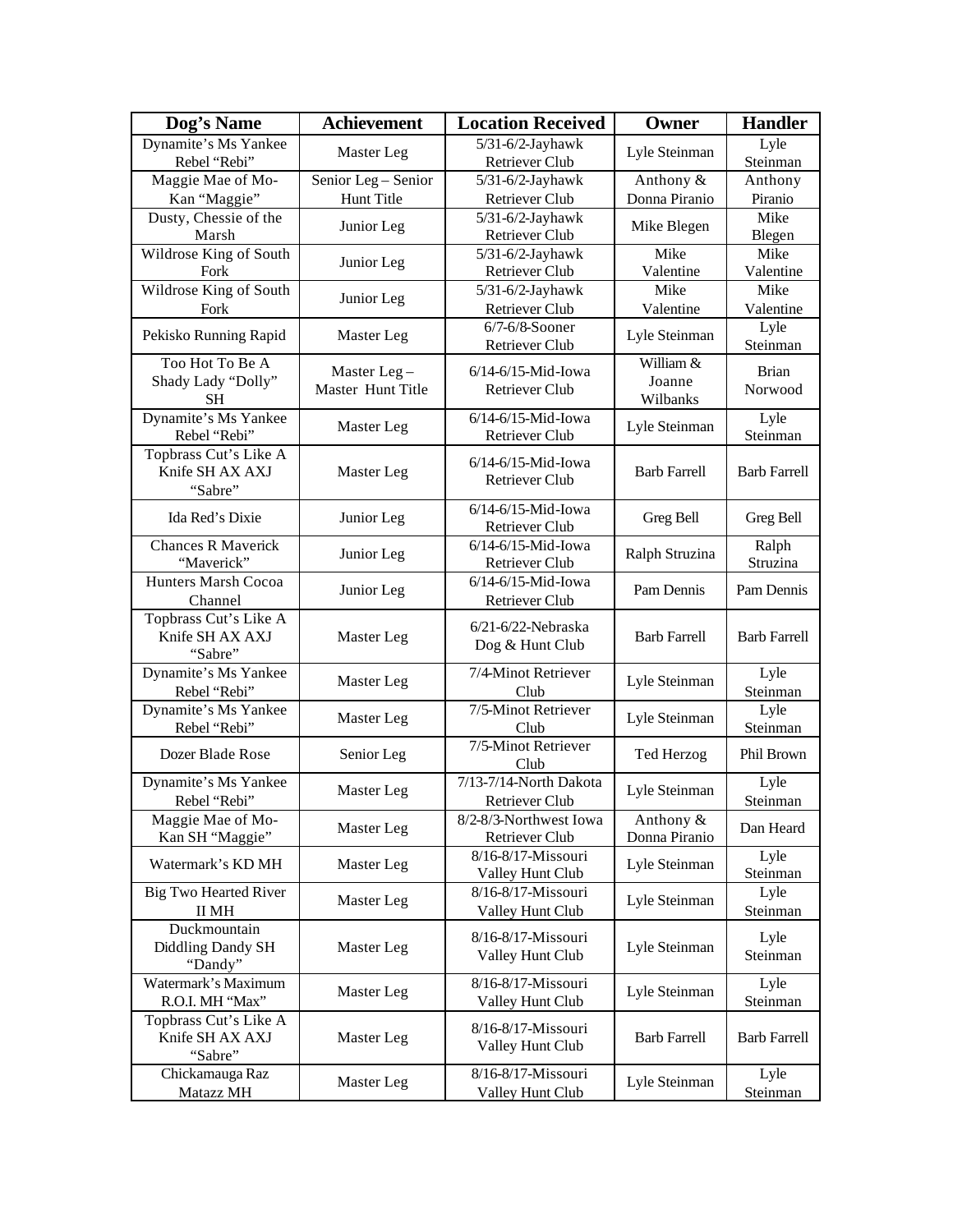| Dog's Name                                          | <b>Achievement</b>                     | <b>Location Received</b>                          | Owner                         | <b>Handler</b>      |
|-----------------------------------------------------|----------------------------------------|---------------------------------------------------|-------------------------------|---------------------|
| Midnights Rainy                                     | Senior Leg                             | 8/16-8/17-Missouri                                | Craig                         | Craig               |
| Hilltop                                             |                                        | Valley Hunt Club                                  | Thompson                      | Thompson            |
| Wildrose King of South                              | Junior Leg                             | 8/16-8/17-Missouri                                | Mike                          | Mike                |
| Fork                                                |                                        | Valley Hunt Club                                  | Valentine                     | Valentine           |
| Midnights Rainy                                     | Junior Leg - Junior                    | 8/16-8/17-Missouri                                | Craig                         | Craig               |
| Hilltop                                             | Hunt Title                             | Valley Hunt Club                                  | Thompson                      | Thompson            |
| Pendragon's Tugaloo                                 | Junior Leg                             | 8/16-8/17-Missouri<br>Valley Hunt Club            | Sue George                    | Sue George          |
| Topbrass Cut's Like A<br>Knife SH AX AXJ<br>"Sabre" | Master Leg-Master<br><b>Hunt Title</b> | 8/23-8/24-Nebraska<br>Dog & Hunt Club             | <b>Barb Farrell</b>           | <b>Barb Farrell</b> |
| Watermark's Maximum<br>R.O.I. MH "Max"              | Master Leg                             | 8/23-8/24-Nebraska<br>Dog & Hunt Club             | Lyle Steinman                 | Lyle<br>Steinman    |
| Watermark's KD MH                                   | Master Leg                             | 8/23-8/24-Nebraska<br>Dog & Hunt Club             | Lyle Steinman                 | Lyle<br>Steinman    |
| <b>Big Two Hearted River</b><br>II MH               | Master Leg                             | 8/23-8/24-Nebraska<br>Dog & Hunt Club             | Lyle Steinman                 | Lyle<br>Steinman    |
| Bur Oak's Travelin'<br>Man                          | Junior Leg                             | 8/23-8/24-Nebraska<br>Dog & Hunt Club             | Gordy Weigel                  | Gordy<br>Weigel     |
| I 4 Warrend You                                     | Junior Leg                             | 8/23-8/24-Nebraska<br>Dog & Hunt Club             | David &<br>Jennifer<br>Warren | David<br>Warren     |
| Midnights Rainy<br>Hilltop JH                       | Senior Leg                             | 8/23-8/24-Nebraska<br>Dog & Hunt Club             | Craig<br>Thompson             | Craig<br>Thompson   |
| Willie's Allee Oop<br>"Allee" JH                    | Senior Leg                             | 8/23-8/24-Nebraska<br>Dog & Hunt Club             | Phillip<br>Mefford            | Phillip<br>Mefford  |
| Watermark's KD MH                                   | Master Leg                             | 9/5-9/7-Northwest<br>Missouri Retriever Club      | Lyle Steinman                 | Lyle<br>Steinman    |
| River Hill's Ruby                                   | Master Leg                             | 9/5-9/7-Northwest<br>Missouri Retriever Club      | Fred Brown                    | Dan Heard           |
| <b>Big Two Hearted River</b><br>II MH               | Master Leg                             | 9/5-9/7-Northwest<br>Missouri Retriever Club      | Lyle Steinman                 | Lyle<br>Steinman    |
| Duckmountain<br>Diddling Dandy SH<br>"Dandy"        | Master Leg                             | $9/5 - 9/7$ -Northwest<br>Missouri Retriever Club | Lyle Steinman                 | Lyle<br>Steinman    |
| Pendragon's Tugaloo                                 | Junior Leg                             | 9/5-Northwest Missouri<br><b>Retriever Club</b>   | Sue George                    | Sue George          |
| I 4 Warrend You                                     | Junior Leg                             | 9/5-Northwest Missouri<br><b>Retriever Club</b>   | David &<br>Jennifer<br>Warren | David<br>Warren     |
| Blackwater's Mud Bug                                | Junior Leg                             | 9/5-Northwest Missouri<br>Retriever Club          | <b>Becky Eckett</b>           | Julie<br>Cramond    |
| Bur Oak's Travelin'<br>Man                          | Junior Leg                             | 9/5-Northwest Missouri<br>Retriever Club          | Gordy Weigel                  | Gordy<br>Weigel     |
| Circle C's Moonlite<br>Skye JH                      | Senior Leg                             | 9/5-9/7-Northwest<br>Missouri Retriever Club      | Dan & Kathy<br>Chladek        | Dan<br>Chladek      |
| Blackwater's Mud Bug                                | Junior Leg                             | 9/6-Northwest Missouri<br>Retriever Club          | <b>Becky Eckett</b>           | Julie<br>Cramond    |
| Pendragon's Tugaloo                                 | Junior Leg                             | 9/6-Northwest Missouri<br>Retriever Club          | Sue George                    | Sue George          |
| Watermark's KD MH                                   | Master Leg                             | 9/12-9/14-Tulsa<br>Retriever Club                 | Lyle Steinman                 | Lyle<br>Steinman    |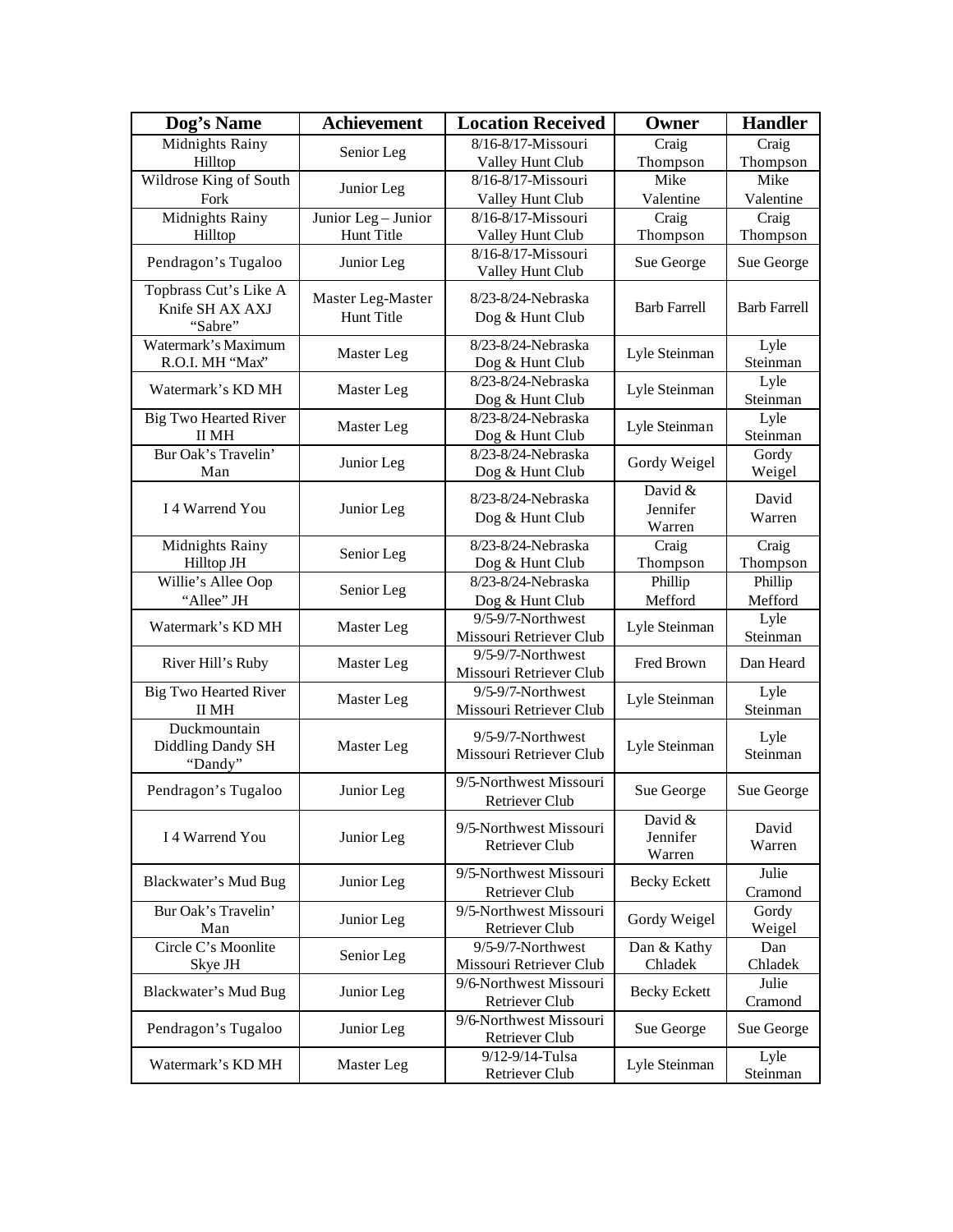| Dog's Name                                  | <b>Achievement</b>                       | <b>Location Received</b>                                   | Owner                         | <b>Handler</b>           |
|---------------------------------------------|------------------------------------------|------------------------------------------------------------|-------------------------------|--------------------------|
| Duckmountain<br>Diddling Dandy SH<br>"Dandy | Master Leg                               | 9/12-9/14-Tulsa<br>Retriever Club                          | Lyle Steinman                 | Lyle<br>Steinman         |
| <b>Big Two Hearted River</b><br>II MH       | Master Leg                               | 9/12-9/14-Tulsa<br>Retriever Club                          | Lyle Steinman                 | Lyle<br>Steinman         |
| Dynamite's Ms Yankee<br>Rebel MH "Rebi"     | Master Leg                               | 9/12-9/14-Tulsa<br>Retriever Club                          | Lyle Steinman                 | Lyle<br>Steinman         |
| Watermark's Maximum<br>R.O.I. MH "Max"      | Master Leg                               | 9/12-9/14-Tulsa<br>Retriever Club                          | Lyle Steinman                 | Lyle<br>Steinman         |
| Duckmountain<br>Diddling Dandy SH<br>"Dandy | Master Leg                               | 9/12-9/14-Tulsa<br>Retriever Club                          | Lyle Steinman                 | Lyle<br>Steinman         |
| <b>Big Two Hearted River</b><br>II MH       | Master Leg                               | 9/12-9/14-Tulsa<br>Retriever Club                          | Lyle Steinman                 | Lyle<br>Steinman         |
| Watermark's Maximum<br>R.O.I. MH "Max"      | Master Leg                               | $\frac{1}{9}$ 12-9/14-Tulsa<br>Retriever Club              | Lyle Steinman                 | Lyle<br>Steinman         |
| I 4 Warrend You                             | Junior Leg                               | 9/12-9/14-Tulsa<br><b>Retriever Club</b>                   | David &<br>Jennifer<br>Warren | David<br>Warren          |
| Clear Creek Casey MH                        | Master Leg                               | 9/21-9/22-Ozark<br><b>Hunting Retriever</b><br>Association | Nelson<br>Nichols             | Nelson<br><b>Nichols</b> |
| Muddy Creek Maggie<br>MH                    | Master Leg                               | 9/21-9/22-Ozark<br><b>Hunting Retriever</b><br>Association | Nelson<br>Nichols             | Nelson<br>Nichols        |
| Duckmountain<br>Diddling Dandy SH<br>"Dandy | Master Leg                               | 9/21-9/22-Ozark<br><b>Hunting Retriever</b><br>Association | Lyle Steinman                 | Lyle<br>Steinman         |
| Watermark's Maximum<br>R.O.I. MH "Max"      | Master Leg                               | 9/21-9/22-Ozark<br><b>Hunting Retriever</b><br>Association | Lyle Steinman                 | Lyle<br>Steinman         |
| Dynamite's Ms Yankee<br>Rebel MH "Rebi"     | Master Leg                               | 9/21-9/22-Ozark<br><b>Hunting Retriever</b><br>Association | Lyle Steinman                 | Lyle<br>Steinman         |
| Circle C's Sunny Skye                       | Junior Leg                               | 9/21-9/22-Ozark<br><b>Hunting Retriever</b><br>Association | Dan Chladek                   | Dan<br>Chladek           |
| Circle C's Moonlite<br>Skye JH              | Senior Leg                               | 9/21-9/22-Ozark<br><b>Hunting Retriever</b><br>Association | Dan Chladek                   | Dan<br>Chladek           |
| Pendragon's Tugaloo<br>"Tug"                | Junior Leg - Junior<br><b>Hunt Title</b> | 9/27-9/28-Golden<br>Retriever Club of<br>Greater St. Louis | Sue George                    | Sue George               |
| Watermark's Maximum<br>R.O.I. MH "Max"      | Master Leg                               | 9/27-9/28-Spirit of St.<br>Louis Labrador Club             | Lyle Steinman                 | Lyle<br>Steinman         |
| Watermark's KD MH                           | Master Leg                               | 9/27-9/28-Spirit of St.<br>Louis Labrador Club             | Lyle Steinman                 | Lyle<br>Steinman         |
| Dynamite's Ms Yankee<br>Rebel MH "Rebi"     | Master Leg                               | 9/27-9/28-Spirit of St.<br>Louis Labrador Club             | Lyle Steinman                 | Lyle<br>Steinman         |
| Circle C's Sunny Skye                       | Junior Leg                               | 9/27-9/28-Spirit of St.<br>Louis Labrador Club             | Dan Chladek                   | Dan<br>Chladek           |
| Chickamauga Raz<br>Matazz                   | Master Leg                               | 10/4-10/5-Jayhawk<br>Retriever Club                        | Lyle Steinman                 | Lyle<br>Steinman         |